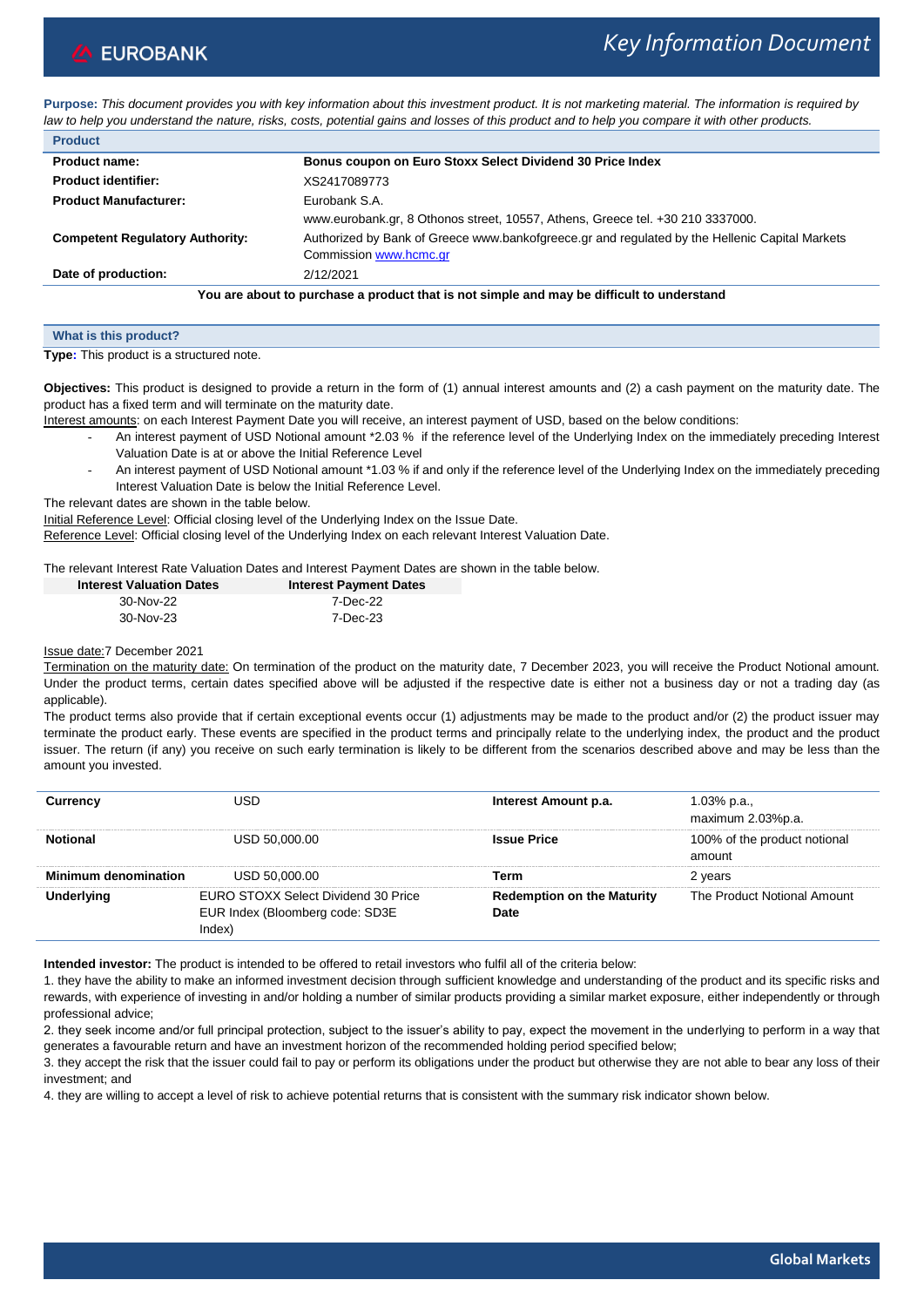#### **What are the risks and what could I get in return?**



The risk indicator assumes you keep the product until the agreed settlement date.

You may not be able to end your product early. You may have to pay significant extra costs to end your product early.

The summary risk indicator is a guide to the level of risk of this product compared to other products. It shows how likely it is that the product will lose money because of movements in the markets or because we are not able to pay you.

We have classified this product as 5 out of 7, which is a medium-high risk class. **Be aware of currency risk**. **You will receive payments in a different currency, so the final return you will get depends on the exchange rate between the two currencies**. This risk is not considered in the indicator shown above. You are entitled to receive back at least 100.00 % of your capital. Any amount over this, and any additional return, depends on future market performance and is uncertain. However, this protection against future market performance will not apply if you cash-in before 7/12/2023. If we are not able to pay you what is owed, you could lose your entire investment. However, you may benefit from a consumer protection scheme (see section "What happens if the Bank is unable to pay out?"). The indicator shown above does not consider this protection. For detailed information about all risks relating to the product please refer to the risk sections of the Eurobank S.A. Programme and any supplements thereto as specified in the section "Other relevant information" below.

#### **Performance Scenarios**

**Market developments in the future cannot be accurately predicted. The scenarios shown are only an indication of some of the possible outcomes based on recent returns. Actual returns could be lower.**

**Investment of USD 10,000.00**

|                   |                                     | 1 year        | 7 December 2023<br>(Recommended Holding<br>Period) |
|-------------------|-------------------------------------|---------------|----------------------------------------------------|
|                   | What you might get back after costs | USD 10.154.44 | USD 10.154.36                                      |
|                   | Percentage return                   | 1.50 %        | 0.76%                                              |
| Unfavourable      | What you might get back after costs | USD 10.169.21 | USD 10.154.36                                      |
|                   | Percentage return                   | 1.64%         | 0.76%                                              |
| Moderate          | What you might get back after costs | USD 10.297.98 | USD 10.252.86                                      |
|                   | Percentage return                   | 2.89%         | 1.24 $%$                                           |
| <b>Favourable</b> | What you might get back after costs | USD 10.428.46 | USD 10.449.86                                      |
|                   | Percentage return                   |               | 2 19 %                                             |

This table shows the money you could get back until 7 December 2023, under different scenarios, assuming that you invest USD 10,000.00. The scenarios shown illustrate how your investment could perform. You can compare them with the scenarios of other products. The scenarios presented are an estimate of future performance based on evidence from the past on how the value of this investment varies, and are not an exact indicator. What you get will vary depending on how the market performs and how long you keep the product. The stress scenario shows what you might get back in extreme market circumstances, and it does not take into account the situation where we are not able to pay you. In addition, you should note that the results shown for the intermediate holding periods do not reflect estimates of the product's future value. You should therefore not base your investment decision on the results shown for these interim holding periods. The figures shown include all the costs of the product itself, but may not include all the costs that you pay to your advisor or distributor. The figures do not take into account your personal tax situation, which may also affect how much you get back.

## **What happens if the Bank is unable to pay out?**

You are exposed to the risk that the Bank, as issuer, might be unable to meet its obligations in connection with the product, for instance in the event of bankruptcy or an official directive for resolution action. In case of the Bank's resolution, the rules and measures enshrined in the Law 4335/2015 and the Bank Recovery and Resolution Directive 2014/59/EU (BRRD) shall apply. Within this legislative framework, the resolution authorities can adopt the bailin recovery tool, which may have significant consequences for you as an investor, since it may materially adversely affect the value of the product and could lead to you losing some or all of your investment in the product. Please note that the product is a debt instrument and as such is not covered by any deposit protection scheme.

# **What are the costs?**

The Reduction in Yield (RIY) shows what impact the total costs you pay will have on the investment return you might get. The total costs take into account one-off, ongoing and incidental costs.

The amounts shown here are the cumulative costs of the product itself, for the Recommended Holding Period. They include potential early exit penalties. The figures assume you invest USD 10,000.00. The figures are estimates and may change in the future.

The person selling you this product may charge you other costs. If so, this person will provide you with information about these costs, and show you the impact that all costs will have on your investment over time.